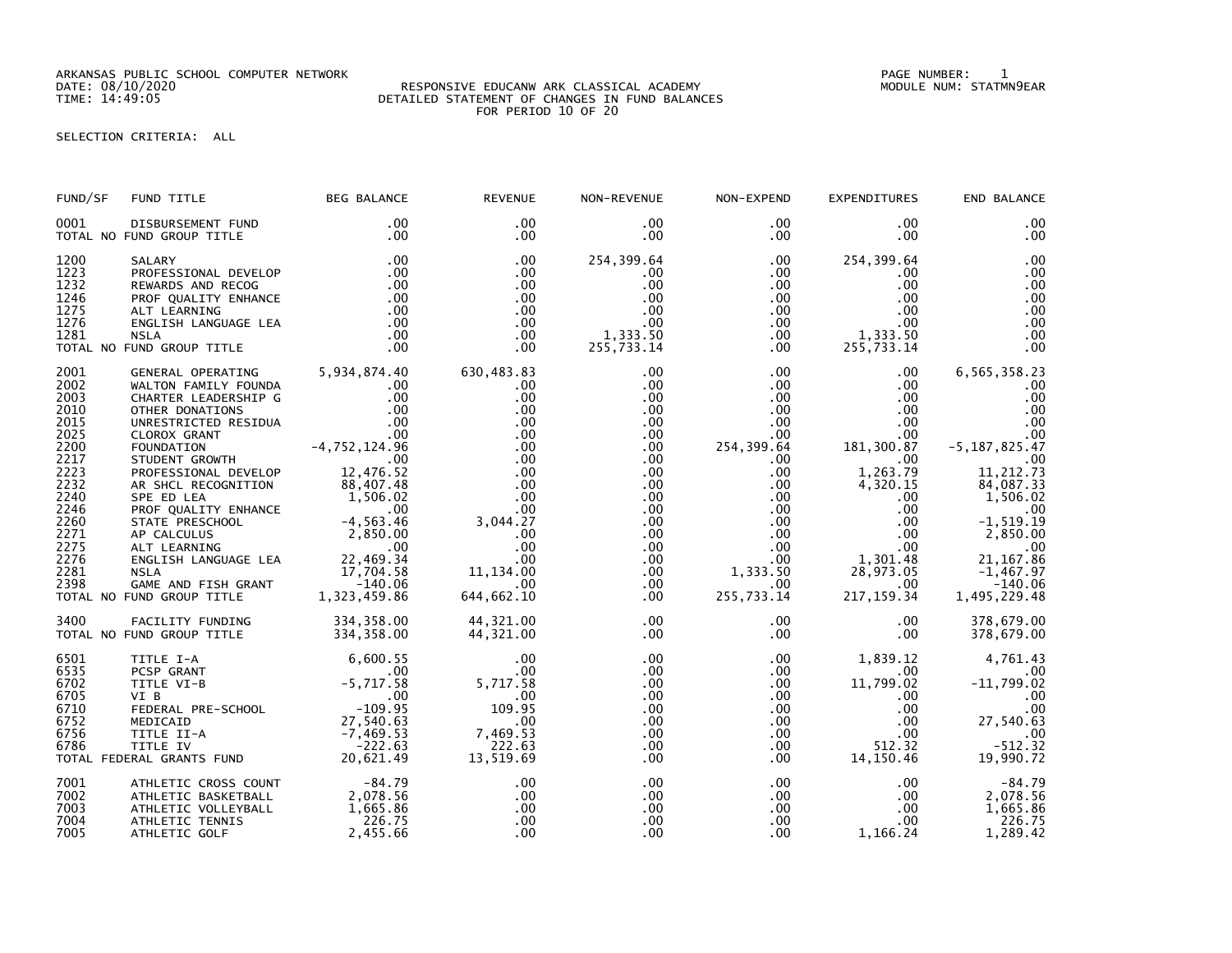ARKANSAS PUBLIC SCHOOL COMPUTER NETWORK PAGE NUMBER: 2

## DATE: 08/10/2020 RESPONSIVE EDUCANW ARK CLASSICAL ACADEMY MODULE NUM: STATMN9EAR TIME: 14:49:05 DETAILED STATEMENT OF CHANGES IN FUND BALANCES FOR PERIOD 10 OF 20

## SELECTION CRITERIA: ALL

| FUND/SF      | FUND TITLE               | <b>BEG BALANCE</b> | <b>REVENUE</b> | NON-REVENUE | NON-EXPEND | <b>EXPENDITURES</b> | END BALANCE   |
|--------------|--------------------------|--------------------|----------------|-------------|------------|---------------------|---------------|
| 7006         | ATHLETIC TRACK           | 1,798.92           | .00            | .00         | .00        | 2,449.55            | $-650.63$     |
| 7007         | CHEER/DANCE              | 1,227.53           | .00            | $.00 \,$    | $.00 \,$   | 20.00               | 1,207.53      |
| 7008         | <b>GENERAL ATHLETICS</b> | 3,220.52           | .00            | .00         | $.00 \,$   | 351.07              | 2,869.45      |
| 7009         | <b>BLANK</b>             | 250.00             | .00.           | $.00 \,$    | .00        | .00                 | 250.00        |
| 7010         | AFTERSCHOOL PROGRAM      | 90,059.49          | $-88.00$       | $.00 \,$    | $.00 \,$   | 12,017.66           | 77,953.83     |
| 7011         | UNIFORM ASSISTANCE       | 2,173.42           | .00.           | .00         | .00        | $.00 \,$            | 2,173.42      |
| 7012         | <b>HEALTH</b>            | 5,619.46           | .00            | .00         | $.00 \,$   | 337.00              | 5,282.46      |
| 7013         | WEIGHTLIFTING/PE         | 195.33             | .00            | .00         | .00        | .00                 | 195.33        |
| 7014         |                          | 1,219.15           | .00            | .00         | .00        | 30.00               | 1,189.15      |
| 7015         | LACROSSE                 |                    |                |             |            |                     |               |
|              | E-SPORTS                 | .00                | .00            | .00         | $.00 \,$   | .00                 | .00           |
| 7016         | RUNNING CLUB             | 813.80             | .00.           | .00.        | .00        | $.00 \,$            | 813.80        |
| 7018         | GIRLS BASKETBALL         | 2,624.65           | .00            | .00         | $.00 \,$   | 587.60              | 2,037.05      |
| 7019         | HS CHOIR                 | 1,661.71           | .00            | .00         | .00        | $.00 \,$            | 1,661.71      |
| 7020         | MUSIC                    | 1,137.57           | .00.           | .00         | .00        | $.00 \times$        | 1,137.57      |
| 7021         | <b>THEATRE</b>           | 1,324.57           | .00            | .00         | .00        | .00 <sub>1</sub>    | 1,324.57      |
| 7022         | ROBOTICS                 | 1,491.51           | .00            | $.00 \,$    | $.00 \,$   | .00                 | 1,491.51      |
| 7023         | STUDENT COUNCIL          | 1,027.36           | .00            | .00         | .00        | $.00 \,$            | 1,027.36      |
| 7024         | JR STUDENT COUNCIL       | 1,754.31           | .00            | .00         | .00        | $.00 \,$            | 1,754.31      |
| 7027         | FINE ARTS                | 866.20             | .00            | .00         | $.00 \,$   | $.00 \,$            | 866.20        |
| 7030         | <b>YEARBOOK</b>          | 454.17             | .00            | .00         | $.00 \,$   | $.00 \,$            | 454.17        |
| 7032         | <b>PROM</b>              | 2,331.22           | .00            | .00         | .00        | $.00 \times$        | 2,331.22      |
| 7033         | LIBRARY                  | 1,857.49           | .00            | .00         | $.00 \,$   | .00                 | 1,857.49      |
| 7034         | SCHOLARSHIP              | 241.84             | .00            | .00.        | .00        | $.00 \,$            | 241.84        |
| 7035         | FIELD TRIP               | 80.39              | .00            | .00         | .00        | .00                 | 80.39         |
| 7036         | CHESS CLUB               | 97.19              | .00            | .00         | .00        | $.00 \,$            | 97.19         |
|              | OUTDOOR CLUB             | $-53.40$           | .00            | .00         | $.00 \,$   | 65.70               | $-119.10$     |
| 7037<br>7119 | JR HIGH CHOIR            | .00                | .00            | .00         | $.00 \,$   | .00                 | .00           |
| 7215         |                          | 184.00             | .00            | $.00 \,$    | .00        | .00                 | 184.00        |
| 7810         |                          | 793.03             | .00            | .00         | .00        | 678.00              | 115.03        |
| 7860         | UPPER SCHOOL ACTIVIT     | 3,949.39           | .00            | .00         |            |                     |               |
|              | SENIOR TRIP              |                    |                |             | .00        | .00                 | 3,949.39      |
| 7861         | SENIOR CLASS 2022        | 48.37              | .00            | .00         | .00        | 10.00               | 38.37         |
| 7870         | <b>OTHER</b>             | 18,642.64          | 5,938.90       | .00         | .00        | 3,658.03            | 20,923.51     |
| 7871         | TEACHER APPRECIATION     | 5,054.14           | .00            | .00         | .00        | .00                 | 5,054.14      |
| 7880         | ENRICHMENT               | 949.60             | .00            | $.00 \,$    | .00        | .00                 | 949.60        |
| 7901         | <b>ATHLETICS</b>         | 3,727.39           | .00            | .00.        | .00        | $-300.00$           | 4,027.39      |
| 7902         | BOYS BASKETBALL          | $-2, 167.56$       | .00            | .00         | $.00 \,$   | $-100.00$           | $-2,067.56$   |
| 7903         | VOLLEYBALL               | 2,134.05           | .00            | .00.        | .00        | $.00 \,$            | 2,134.05      |
| 7920         | STUDENT COUNCIL          | 154.64             | .00            | .00         | $.00 \,$   | .00                 | 154.64        |
| 7921         | <b>DRAMA</b>             | 2,666.20           | .00            | .00         | $.00 \,$   | 15.26               | 2,650.94      |
| 7922         | SOFTWARE                 | .00                | .00            | $.00 \,$    | $.00 \,$   | .00                 | .00           |
| 7923         | FINE ART                 | 2,255.88           | .00            | .00         | .00        | $-15.26$            | 2,271.14      |
| 7924         | <b>YEARBOOK</b>          | 1,820.21           | .00.           | .00         | .00        | $.00 \,$            | 1,820.21      |
| 7925         | EAST PROGRAM             | 1,984.00           | .00            | $.00 \,$    | .00        | 408.72              | 1,575.28      |
| 7926         | BETA CLUB                | 1,440.33           | .00.           | .00         | $.00 \,$   | .00                 | 1,440.33      |
| 7928         | <b>GLEE CLUB</b>         | 97.03              | .00            | .00         | .00        | .00                 | 97.03         |
| 7970         | GENERAL ACTIVITY         | 8,188.96           | .00.           | $.00 \,$    | $.00 \,$   | 178.85              | 8,010.11      |
|              | TOTAL ACTIVITY FUND      | 181,738.74         | 5,850.90       | .00.        | .00        | 21,558.42           | 166,031.22    |
|              |                          |                    |                |             |            |                     |               |
| 8200         | FOOD SERVICE             | $-17,680.07$       | 8.05           | $.00 \,$    | .00        | 9,091.69            | $-26,763.71$  |
| 8201         | QUEST FOOD SERVICE       | $-19,923.21$       | .00            | .00         | $.00 \,$   | 2,363.14            | $-22, 286.35$ |
|              | TOTAL FOOD SERVICE FUND  | $-37,603.28$       | 8.05           | .00         | .00        | 11,454.83           | $-49,050.06$  |